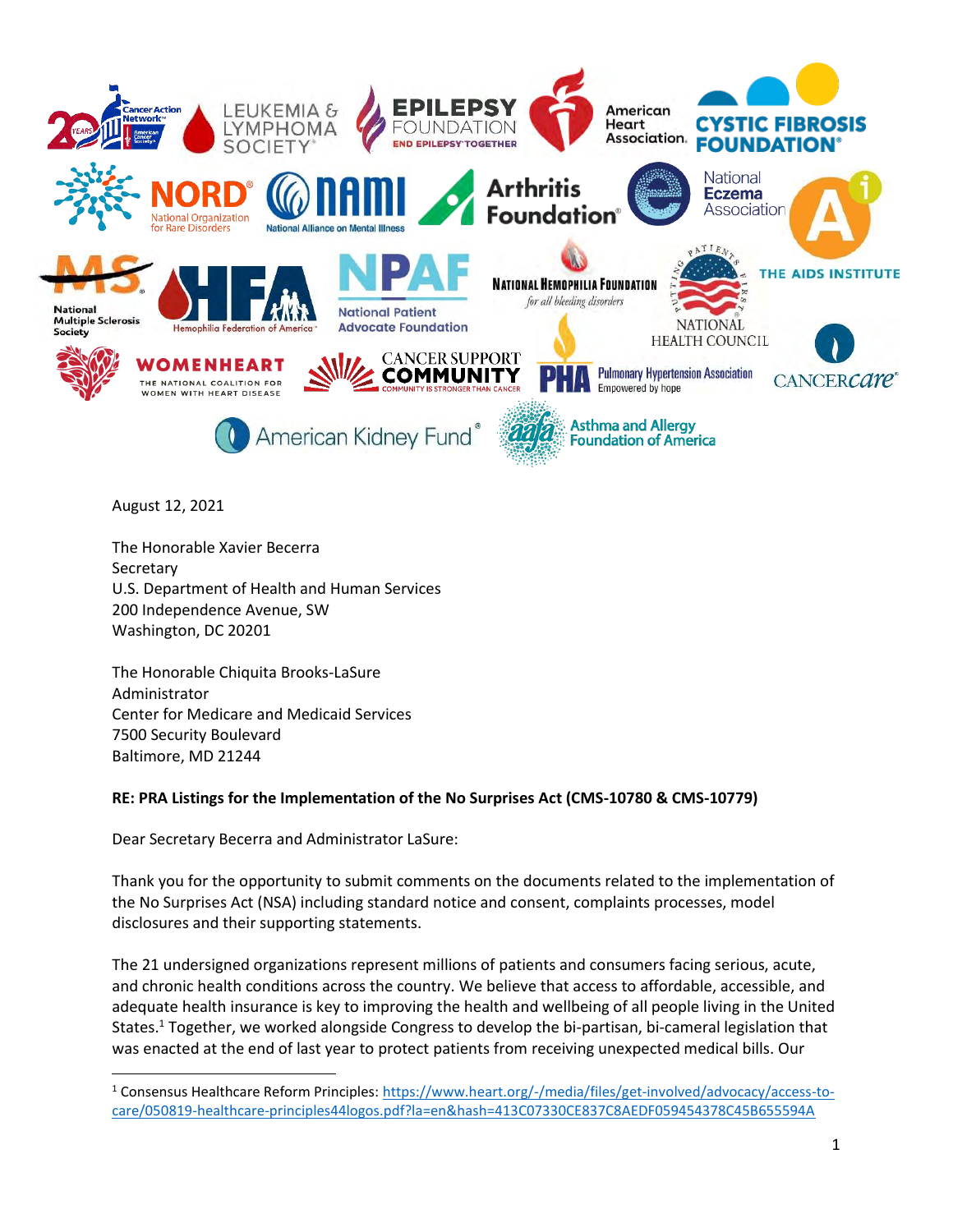organizations are pleased that the individuals and families we represent have been furnished new rights and protections under the NSA and look forward to working with the Department of Health and Human Services (HHS) and the Centers for Medicare and Medicaid Services (CMS) to further strengthen these safeguards through the regulatory process.

Surprise billing has impacted millions of Americans, with one in six people having received a surprise bill.<sup>2</sup> A recent study published in JAMA exploring medical debt and its drivers found that Americans owed more than \$140 billion dollars and that unpaid medical bills are its largest source.<sup>3</sup> We believe the NSA, if implemented properly, will help reduce the physical and financial burdens of illness on patients and help contribute to longer, healthier lives. We therefore appreciate HHS' consideration of our [previous comments](https://www.heart.org/-/media/partnership-to-protect-coverage-recommendations-for-no-surprises-act.pdf?la=en)<sup>4</sup> and can clearly see the interests of the patient and consumer community reflected in both the consumer-facing documents we offer comment on here, and the interim final rule (IFR). While the documents provided by HHS are a strong first step towards improving protections for patients who may be surprise billed, we believe these consumer-facing resources would benefit from further clarification to ensure patients understand their rights and receive full protections under the NSA.

We respectfully offer the following comments and recommendations addressing specific provisions of the documents included in the NSA's paperwork reduction act (PRA) notices CMS-10780 and CMS-10779.

### **Notice & Consent**

The requirements related to the notice and consent exception are set forth in section 2799B-2 of the Public Health Service (PHS) Act, as added by the NSA, and, among other things, outlines the requirements related to the content, method, and timing of the notice and consent communications, the requirements related to language access, and the exceptions to the applicability of the notice and consent process. Notice and consent documentation is amongst the most critical pieces of information patients must understand and assess during their care. Consumers must therefore have complete, accessible information in hand when asked to provide their consent to receive out-of-network care.

# <span id="page-1-0"></span>*Utilization of Notice & Consent*

Protecting patients and consumers from the practice of surprise billing lies at the heart of the NSA. As such, our organizations have repeatedly articulated our firm belief that patients and consumers who fully understand their protections under the NSA will not want to waive them. The NSA details the scenarios under which a patient may or may not receive notice and consent documents waiving their protections, as well as a list of providers who may never surprise bill. However, the statute also recognizes the Secretary's authority to extend these protections to additional providers when a patient receives care at an in-network-facility. We ask that you take a comprehensive approach to defining the facilities and providers to which the surprise billing protections apply for both emergency and nonemergency care.

<sup>2</sup> Lopes, L., Kearny, A., Hamel, L., & Brodie, M. (2020, February 28). Data Note: Public Worries About And Experience With Surprise Medical Bills. Kaiser Family Foundation. [https://www.kff.org/health-costs/poll](https://www.kff.org/health-costs/poll-finding/data-note-public-worries-about-and-experience-with-surprise-medical-bills/)[finding/data-note-public-worries-about-and-experience-with-surprise-medical-bills/](https://www.kff.org/health-costs/poll-finding/data-note-public-worries-about-and-experience-with-surprise-medical-bills/)

<sup>&</sup>lt;sup>3</sup> Kluender R, Mahoney N, Wong F, Yin W. [Medical Debt in the US,](https://jamanetwork.com/journals/jama/article-abstract/2782187?utm_source=newsletter&utm_medium=email&utm_campaign=newsletter_axiosvitals&stream=top) 2009-2020. JAMA. 2021;326(3):250-256. doi:10.1001/jama.2021.8694

<sup>4</sup> Partnership to Protect Coverage No Surprises Act Implementation Recommendations[: https://www.heart.org/-](https://www.heart.org/-/media/partnership-to-protect-coverage-recommendations-for-no-surprises-act.pdf?la=en) [/media/partnership-to-protect-coverage-recommendations-for-no-surprises-act.pdf?la=en](https://www.heart.org/-/media/partnership-to-protect-coverage-recommendations-for-no-surprises-act.pdf?la=en)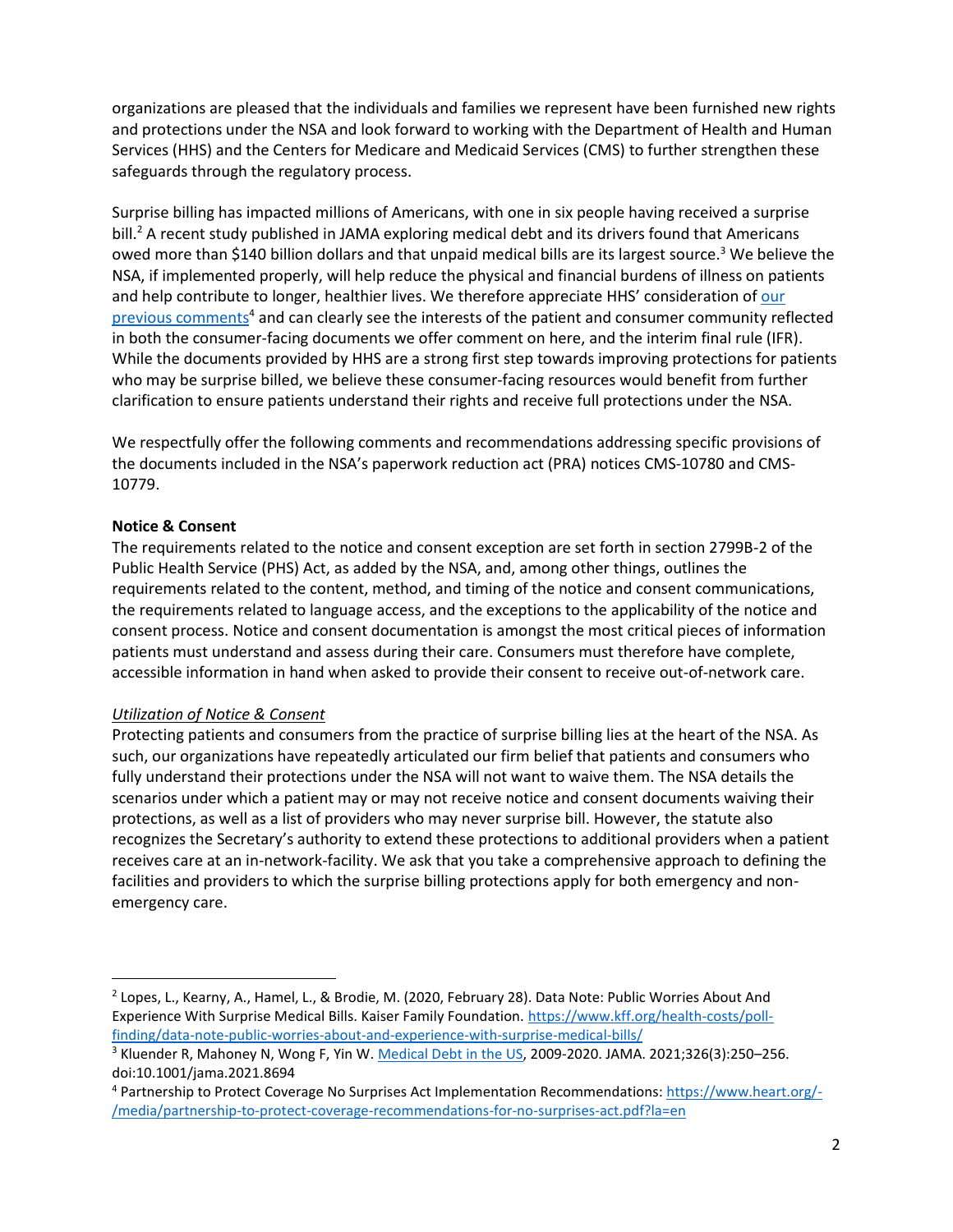If patients are to be adequately protected by the NSA, it is critically important that notice and consent waivers not be allowed to circumvent patient safeguards. To this end, we believe notice and consent waivers should not be used routinely or used in so perfunctory a manner that they constitute a *de facto* exemption for facilities and providers to avoid adhering to these protections. Use of notice and consent documentation should be infrequent and used only in circumstances where the patient has *knowingly* sought out-of-network care.

To maximize these protections for patients, we suggest the department restrict the use of notice and consent to those services that were scheduled at least 72 hours in advance of the service being performed *and* where the patient knowingly sought out-of-network care. Patients should not be asked to waive protections for out-of-network services at an in-network facility after they enter the facility, even if consultations or services are provided by out-of-network providers during the course of their care. Limiting the use of these documents to out-of-network care that is scheduled at least 72 hours in advance offers patients the most robust protections by drastically reducing the likelihood that providers or facilities would use notice and consent inappropriately.

#### *Post-stabilization Notice & Consent*

Our organizations appreciate the steps HHS has taken to safeguard patients from balance billing in emergency and post-emergency situations and look forward to providing additional comments in response to the IFR. However, we recognize that the notice and consent documents modeled by HHS will have a significant impact on how patients, including those who need post-stabilization care, understand their rights and make decisions about their care. There are a significant number of variables that factor in to how a patient is or is not protected during post-stabilization under the NSA. The preamble to the IFR includes a thoughtful discussion of the many ways in which patients may be compromised and vulnerable at this point in their care and therefore unable to provide consent that is truly voluntary and informed. In addition, the presumption that post-stabilization care is emergency care unless and until three criteria are met, as articulated in the rule, we believe adds critical safeguards and recognizes that seeking consent in these circumstances warrants additional considerations. We therefore urge HHS to develop a standalone version of the notice and consent document for use in the event a patient receives a request to waive their rights after receiving emergency care (i.e. poststabilization).

In addition to including information on the three criteria that must be met (or more, if there are additional requirements or prohibitions under state law), this document should include information about the physician seeking the notice and consent waiver, the patient's ability to travel, any relevant barriers that may prevent the patient from being transferred into an in-network provider or facility (such as access to transportation services, including services for individuals with disabilities), or other extenuating circumstances that may offer patients and consumers continued protection under the NSA. If the patient agrees to be transferred to an in-network provider or facility, documentation about the name, address and contact information of the in-network provider or facility should be included as well as confirmation regarding the availability and arrangement of transportation services and confirmation that the in-network provider or facility has agreed to accept the patient.

### *Standardized Notice & Consent Documentation*

Our organizations welcome HHS' approach to providing standardized documents as part of the notice and consent process. Minimizing paperwork variations and standardizing key information across states, facilities, and providers can help decrease consumer confusion and provide clear expectations about what patients can anticipate should they choose to waive their rights.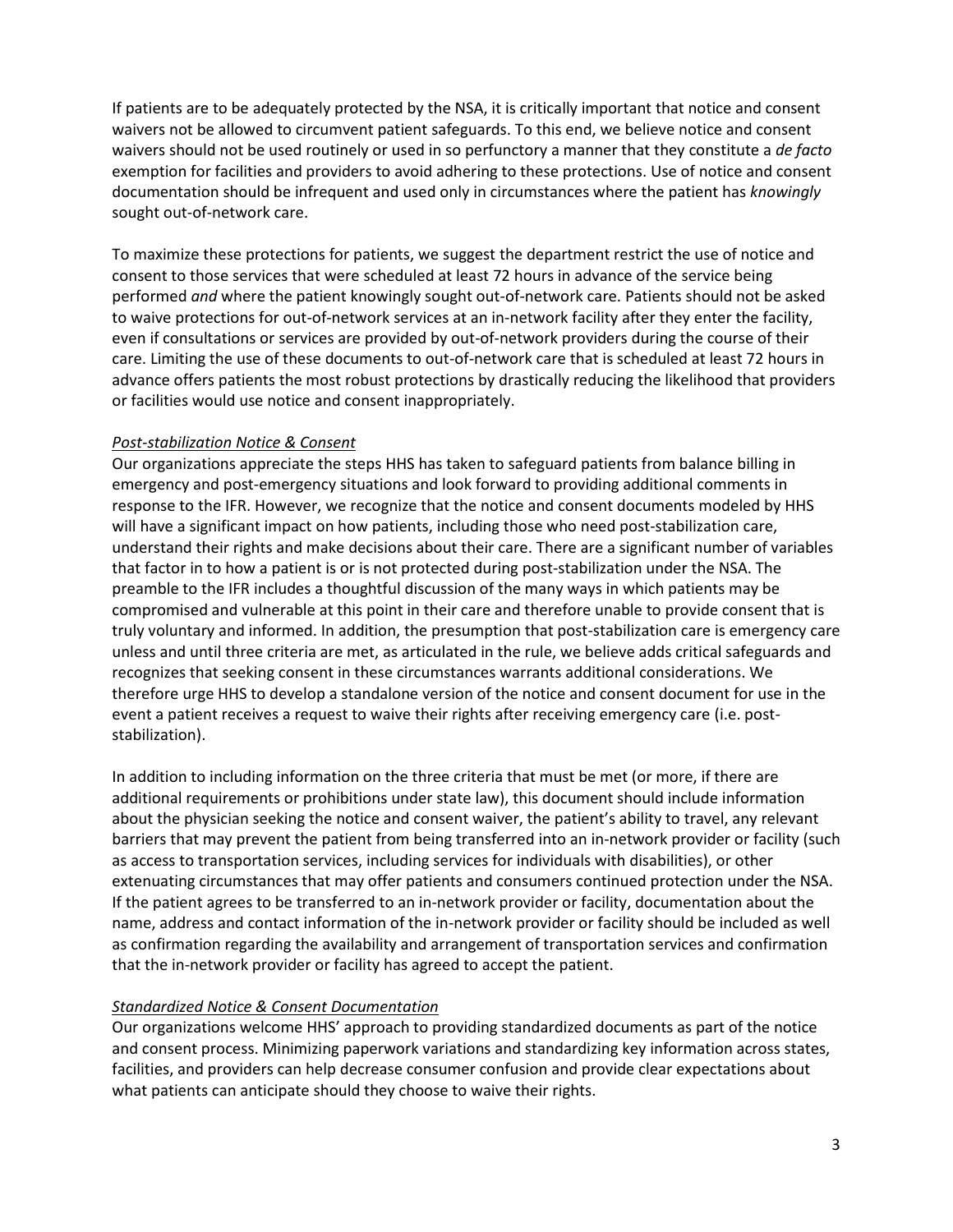As part of the intake process, many patients may receive additional information about their financial obligations stemming from care. While we recognize that providers and facilities may have need to communicate information about payment, billing, or other financial responsibilities related to care, it is critical that patients do not receive competing or contradictory information to that contained in the notice and consent documents. Facilities and providers should not require patients to sign additional documentation waiving (in part or in full) their NSA protections or any other financial protections they may have under separate federal or state laws. The Departments should consider adding additional language to this effect to the standard model and in guidance to providers, issuers, and facilities.

Patients also know that receiving care can come with mountains of overwhelming, confusing paperwork. We strongly support the Department's requirements that notice and consent documentation be provided separately from other paperwork provided by the facility or provider and that a representative must be available to answer questions in-person or via phone.

### *Language Access Requirements*

The requirements that notice and consent documents be provided in plain, easy to understand language helps ensure that patients understand their rights and protections, as well as their responsibilities, under the law. We encourage HHS to apply these standards to all documents, including but not limited to notice and consent. Additionally, our organizations recommend that HHS require all communications with a patient, including their rights under the NSA, be provided to them in the manner and language that they request. This would ensure that patients have the fullest ability to make informed choices about their care and rights as they navigate their treatment.

We thank the Department for reminding covered entities of their obligations under civil rights law to provide meaningful access to individuals with limited English proficiency (LEP) and effective communication with individuals with disabilities. Individuals with LEP and/or disabilities should only be required to request accessible materials once when interacting with a provider, and should subsequently be provided the materials they need in a form and manner accessible to them. Language assistance services should be provided by professionals trained in medical interpretation and who have cultural competency training. Language assistance services including translation services, written translations, and interpretation services should include not only resources for individuals with limited English proficiency (LEP), but also resources for disabled individuals who may require auxiliary aids or other information and communication technologies. To the greatest extent possible, these services should be provided by professionals trained in medical interpretation and who have cultural competency training.

The Department suggests that each individual entity should be responsible for providing documents translated into the 15 most common languages within the applicable geographic area. While we support this policy, we urge the Department to provide an array of standardized documents that have been translated and vetted by the department in language that are commonly spoken across the United States such as Spanish, Chinese (including Mandarin, Cantonese and other dialects), French, Arabic, and Korean. Providing these documents will help ensure that the language, including language specific to medical information, is correctly and appropriately translated.

### *Notification Timelines*

While our organizations strongly support HHS' actions to make information accessible to patients and consumers, it is also important that a patient's ability to access information in a timely manner be considered. Patients who request information in another language or through another mode (such as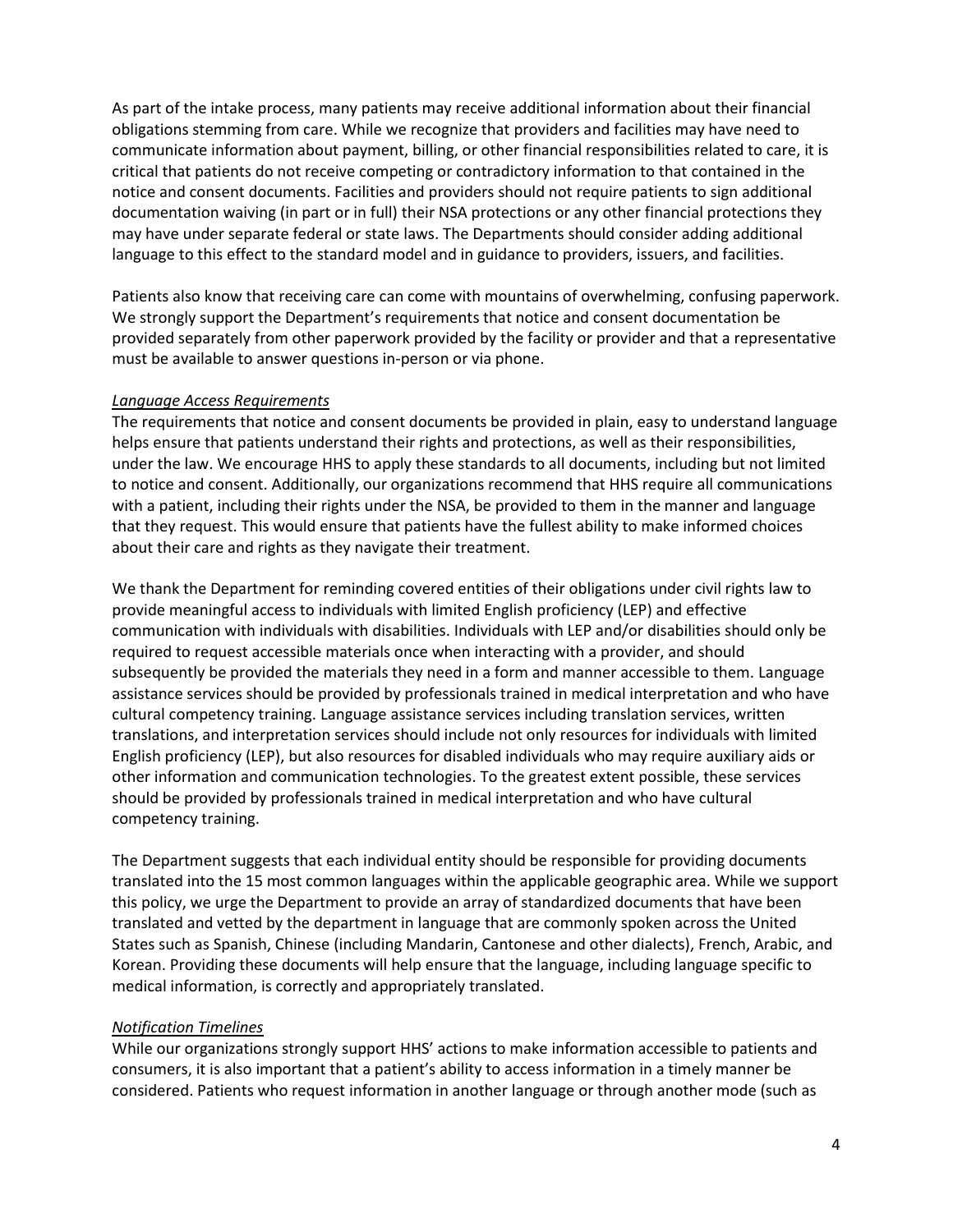braille or via translation services) should not be penalized if the provider or facility fails to provide resources in a timely manner. The requirement that notice and consent be provided at least 72 hours in advance of a scheduled procedure cannot be met until all documentation and information is available to the patient in their preferred language and in an accessible manner.

Our organizations are concerned about the application of the 3-hour notice and consent process as currently drafted in the IFR and feel that it has an unreasonably high risk of abuse. For example, patients may be asked to sign notice and consent documents after they have entered the in-network facility if an out-of-network physician *may* provide them care. Other circumstances, such as shift rotations or schedule changes, could result in out-of-network care being provided. Patients should not be subject to notice and consent in these or other potentially coercive circumstances that may create unreasonable delays in care. While we look forward to providing more robust comments on the 3-hour rule in response to the IFR, we feel that it is important to contextualize this within the documents provided here. It is critical that patients do not feel coerced into signing a waiver of their rights, especially under medically urgent situations.

### *Model Notice & Consent Form*

In addition to the general comments above related to the use, presentation, and accessibility of the notice and consent form, we also offer the following specific feedback on the model document. We have reflected these comments on the document itself, along with suggested changes in *Attachment 1.*

- The current title of the document "Surprise Billing Protection Form" is a misnomer and may create consumer confusion. Instead of offering protections, the documents allow patients to waive them. It is critical that HHS correct this issue. We suggest changing the title to "Waiver of Surprise Billing Protections" or similar. The form currently used in the state of Texas has additional direct and clear language that could be helpful in this instance and asks: "do you agree to pay more for out of network care and give up important legal protections?".<sup>5</sup> (pg. 1 of model form).
- The model document's black box section states that patients are not required to sign this document if they didn't have a choice of doctor when they *received* care. We recommend this be changed to *scheduled* care, to ensure that patients have advance understanding that the services they are seeking are out-of-network and can benefit from the full protections offered under the NSA. Changes to reflect *scheduled* should be made throughout the document. (pg. 1 of model form).
- The black box also directs patients to "take a picture and/or keep a copy of this form for your records". We suggest that additional language be added to reflect that it is mandatory for your provider/facility to provide you with a copy of this document either in-person or electronically. (pg. 1 of model form).
- On page 2, the model form details a number of bullet points including one titled "questions about your rights." These sections should always have the federal complaint line and website listed in addition to the state CAP (if applicable) and state agency. It should also include anticoercion language such that patients know they should not be pressured to sign this paperwork. We suggest the following:

"It is against the law for anyone to force you to sign away your rights. If you have questions or need help understanding your rights, please contact [CAP, Federal Line, State Regulator – list their contact information]".

<sup>5</sup> <https://www.tdi.texas.gov/forms/lhlifehealth/ah025.pdf>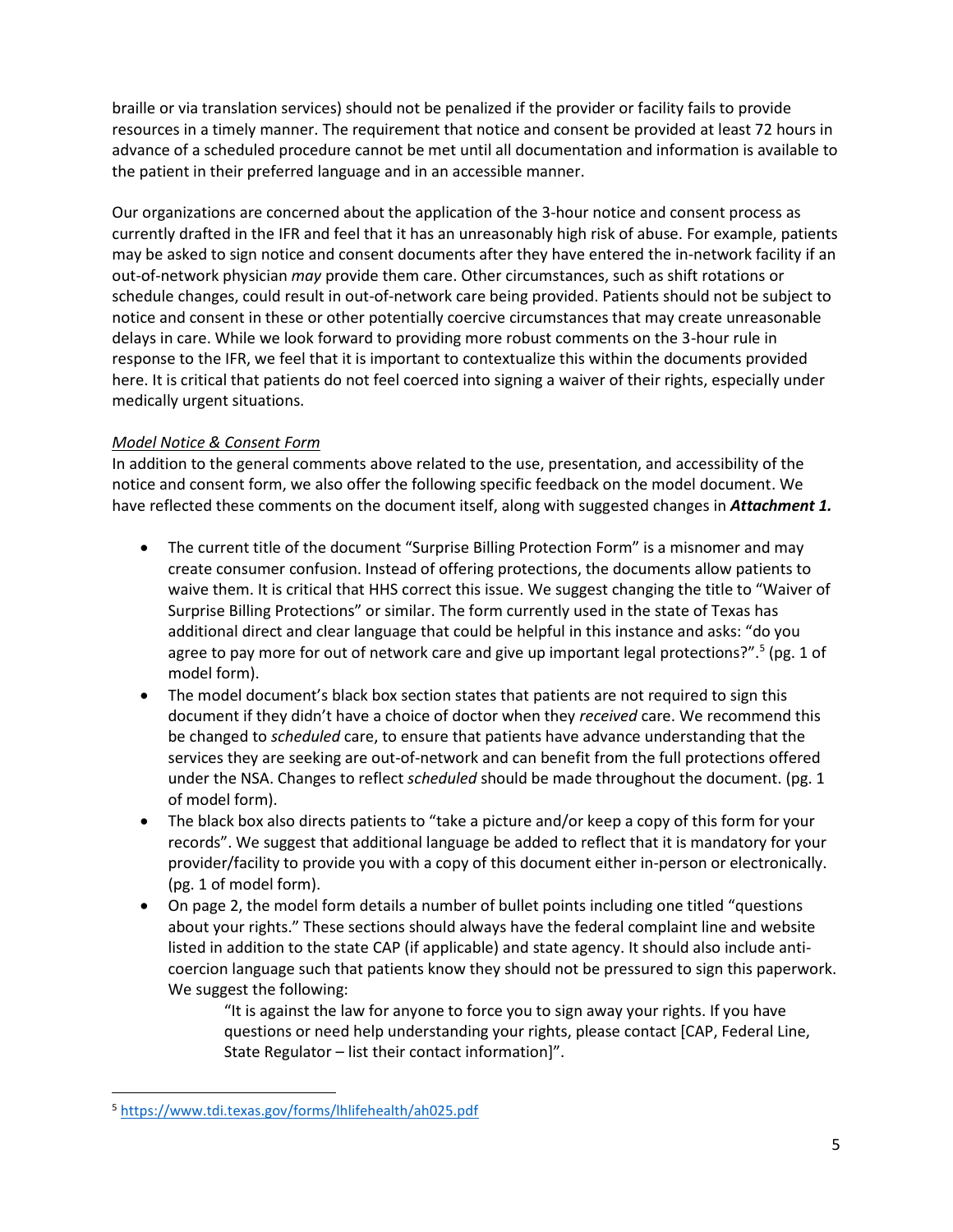- The notice and consent waiver does not currently provide any information about a patient's right to revoke notice and consent, how they would do so, and what procedural requirements they must adhere to in order to revoke notice and consent. Our organizations strongly urge HHS to include this information prominently on the form. (pg. 3 of model form).
- As drafted, the model notice and consent document does not have information about what constitutes a "substantially different" estimate, what rights a patient may have to challenge the estimate if it is substantially different, or how to challenge it. We feel these rights are important to reflect on the document and encourage HHS to make changes that reflect them. (pg. 2 and pg. 4 of model form).
- Our organizations believe that a separate document should be developed for use in poststabilization scenarios as there are many criteria that could determine if care should be provided in or out-of-network (see comments under *[utilization of notice and consent](#page-1-0)* above). (pg. 2 of model form).
- The bottom of page 2 lists a "more information about your rights" section. This should include the national complaints line, consumer assistance programs (CAPs), and other resources for consumers. Additionally, patients should have access to the 2-page disclosure notice when reviewing these forms. We urge HHS to consider making it mandatory to provide this information at the time of scheduling. (pg. 2 of model form).
- If multiple providers seek a waiver through one notice and consent form, the charges section on page 4 should reflect each individual provider responsible for each charge. Providers should also be required to list their specialty and affirm they are not among those providers barred from seeking consent to waive patient protections. In addition, additional details should be provided on the final bill or bills such that patients can easily make comparisons and track charges. Bills should not be sent in iterations or with long delays. (pg. 3 of model form).
- Since the document represents an agreement that a patient will waive their rights with a specific provider or set of providers/facilities and allow them to balance bill, said providers and/or a representative of the facility should also be asked to sign this document (pg. 3 of model form).
- The language at the bottom of page 3 directing patients to "take a picture and/or keep a copy of this form for your records" should be edited to be consistent with our recommendations from page 1: additional language should be added to reflect that it is mandatory for your provider/facility to provide you with a copy of this document either in-person or electronically.
- Information about "good faith" estimates and patients' rights when the final bill triggers the "substantially different" threshold should be included. (pg. 4 of model form).

# **Model Disclosure Notice**

Section 2799B-3 of the PHS Act, added by the NSA, requires providers and facilities to provide disclosures regarding patient protections against balance billing. Among other things, the statute requires health care providers, facilities, and issuers to make publicly available, post on a public website, and provide to participants, beneficiaries, and enrollees, a one-page notice about the balance billing requirements and applicable prohibitions. Our organizations are pleased to see that the model disclosure implements many of the key patient protections that we have advocated for.

# *Display Requirements*

While we believe the Department takes positive steps toward ensuring patients and consumers have the opportunity to understand their rights, we remain concerned that providers and issuers may bury the required disclosure information on their public websites. In accordance with the interim final rule, to satisfy the requirement to post the disclosure on a public website, the disclosure or a link to such disclosure must be searchable on the provider's or facility's public website. HHS states that it is of the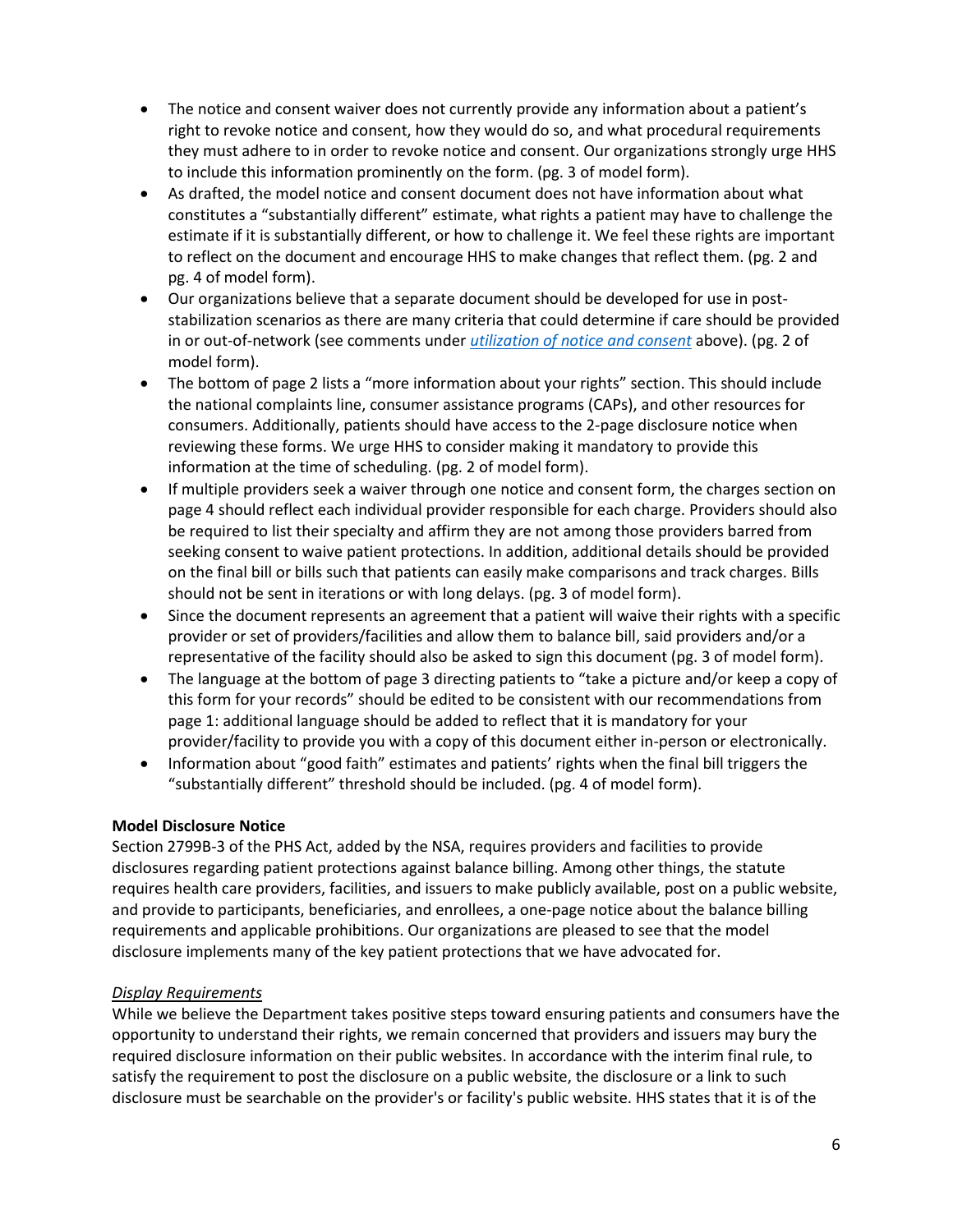view that the required disclosure information would not be publicly available unless displayed in a manner that is easily accessible, without barriers, and that ensures that the information is accessible to the general public, including that it is findable through public search engines. However, as evidenced by the hospital price transparency experience so far, some hospitals bury the data deep on their websites or have not included all the categories of prices required. Additionally, a sizable minority of hospitals have not disclosed the required information at all.<sup>6</sup> As such we recommend that either a link to or posting of the disclosure be accessible on the homepage or be easily located through a search function on the provider, facility, or issuer website.

In addition to the public display requirements, we encourage HHS to require that this disclosure form be shared with patients more frequently. Specifically, we recommend that the disclosure information be given to patients when they schedule an appointment, when they receive a bill, when they are asked to waive their rights via notice and consent, and when they receive an EOB. This ensures that patients have the basic information they need to navigate their rights under the NSA.

# *Language Access Requirements*

We commend the agency's action to ensure that the required disclosure language is clear and understandable, especially as it applies to the utilization of plain language in the disclosure statements, the provision of meaningful access for individuals with limited English proficiency, and the provision of effective communication with individuals with disabilities. However, we have concerns related to the potential translation services employed by the specific entities covered by this rule. As noted above, to ensure that those patients with limited English proficiency fully understand their protections against balance billing, we recommend that HHS develop additional model disclosures for common languages in the US as well as develop quality standards for translation services that can be used in compliance determinations.

# *Model Disclosure Notice*

In addition to the general comments offered above, we also offer the following specific feedback on the model document. We have reflected these comments on the document itself, along with suggested changes in *Attachment 2.*

- Our organizations strongly support the public disclosure of patient rights under the NSA. However, we feel that providing disclosure frequently will help ensure continuity of understanding for patients. In addition to requiring public display, we urge HHS to provide disclosure for each bill, each EOB, with all requests to waive NSA rights via notice and consent, and any other communication that may be subject to NSA protections. (pg.1 of model disclosure).
- Similar language to the above has been inserted in the "Instructions for Group Health Plans and Health Insurance Issuers" section (pg.4 of model disclosure).
- Our organizations suggest edits to the language at the top of page 7 that reflects that requests to waive NSA protections via notice and consent should be rare and limited to services that were *knowingly scheduled* by the patient more than 72 hours in advance of the service. (pg.7 of model disclosure). With regard to the "your health plan generally must", we recommend amending the second bullet to include "including services provided by air ambulances". (pg. 7 of model disclosure).

<sup>&</sup>lt;sup>6</sup> Appleby, Julie, Hospital Prices Must Now Be Transparent. For Many Consumers, They're Still Anyone's Guess, Kaiser Health News, July 2, 2021[, https://khn.org/news/article/hospital-prices-must-now-be-transparent-for](https://khn.org/news/article/hospital-prices-must-now-be-transparent-for-many-consumers-theyre-still-anyones-guess/)[many-consumers-theyre-still-anyones-guess/.](https://khn.org/news/article/hospital-prices-must-now-be-transparent-for-many-consumers-theyre-still-anyones-guess/)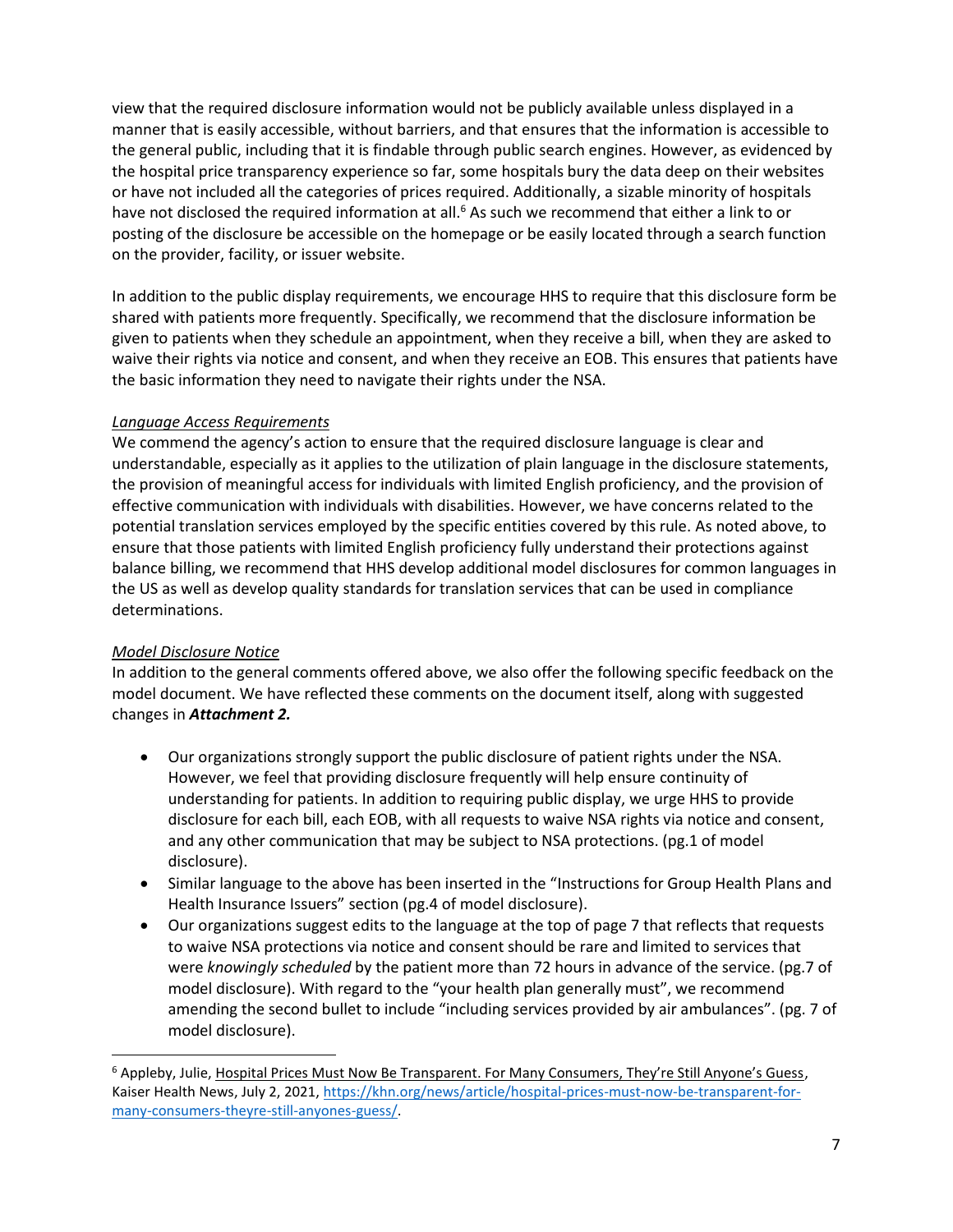### **Complaints Submission Process**

We applaud the Departments for beginning its work to establish the consumer complaint process to receive complaints regarding violations by health care providers, facilities, and providers of air ambulance services regarding balance billing requirements under the NSA.

We want to reiterate that the federal complaint system should operate with a "no wrong door" policy that will receive complaints from any source, including but not limited to CAPs, and route complaints to the appropriate state or federal agency for further action. One potential example of a consumer-friendly complaint system is the one operated by the Consumer Financial Protection Bureau (CFPB), found here: https://www.consumerfinance.gov/complaint/process/. The CFPB complaint system is clearly accessible from the homepage and allows consumers to track and understand the status of their complaint; be notified if their complaint was routed to another government agency; and get clear information on the likely timeframe for getting a response. CFPB also publishes de-identified complaints through a publicly available database.

### *Complaint Estimates*

While we are pleased to see the Department taking action to set up a complaints process, we write to express concerns with how HHS has calculated the anticipated number of annual complaints, the time it will take for consumers to file a complaint, and the 60-business day timeline for HHS to respond to consumer complaints.

According to the burden estimate provided on page four of *Supporting Statement Part A – Complaints Submission Process under the No Surprises Act*, HHS estimates that there will be, on average, 3,600 balance billing complaints against providers, facilities, providers of air ambulance services, plans, and issuers submitted annually. In our view, this is a significant underestimation of expected annual complaints, and we urge HHS to reevaluate this estimate. In our view, the only scenarios under which the number of received complaints could realistically be this low is if the complaints system is unknown to consumers or incredibly difficult for them to access, or because there is near perfect compliance with the balance billing requirements under the NSA. Given the more than 135 million consumers expected to be covered by the NSA  $^7$ , an estimate of only 3,600 complaints annually seems entirely inadequate. In contrast, the complaint system run by the CFPB which collects complaints when consumers have problems with a financial product or service, receives hundreds of thousands of complaints annually, including more than 500,000 in 2020. <sup>8</sup>

### *Engagement Estimates*

Additionally, HHS estimates that it will take complainants (consumers) 30 minutes to collect all relevant documentation related to an alleged violation and to access and complete the complaint form. With our patients' lived experiences in mind, this estimate does not accurately represent the time it will take to gather documents and file a complaint, and we urge HHS to reevaluate this estimate. Many of our patients, even those who are among the savviest health care consumers can spend considerable time and energy tracking down relevant documentation from plans and providers when billing disputes and other issues arise. Depending on the patient and the provider, there are scenarios where it may take days if not weeks for patients to gather all the information necessary to file a complaint. It may also require patients to obtain information from their health plan or insurer. Further, patients will likely be

<sup>&</sup>lt;sup>7</sup>The Commonwealth Fund, "[Surprise Billing Protections: Help Finally Arrives for Millions of Americans](https://www.commonwealthfund.org/blog/2020/surprise-billing-protections-cusp-becoming-law)" Dec. 17, 2020.

<sup>&</sup>lt;sup>8</sup> Consumer Financial Protection Bureau, CFPB Annual Complaint Report Highlights More Than a Half-Million [Complaints Received in 2020](https://www.consumerfinance.gov/about-us/newsroom/cfpb-annual-complaint-report-highlights-more-than-a-half-million-complaints-received-in-2020/)" Mar. 24, 2021